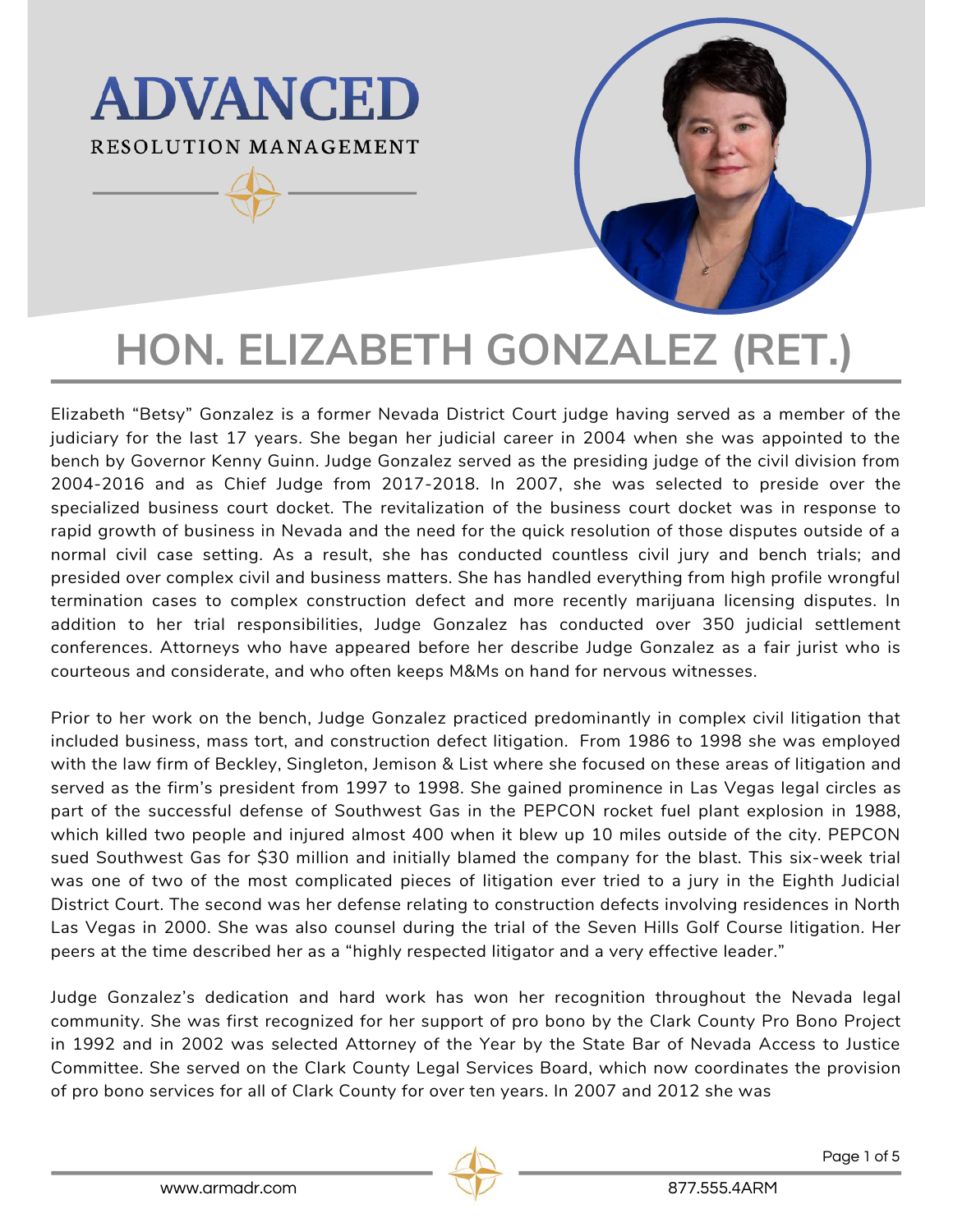awarded the Justice Nancy Becker Award of Judicial Excellence. In 2007 and 2010, Judge Gonzalez was selected as Judge of the Year by the Trial by Peers program and was the 2015 Liberty Bell Award honoree for her work in establishing the Civil Law Self-Help Center.

In September 2021, Judge Gonzalez retired from public service to focus on developing a private ADR practice with a focus on complex matters at ARM. She will serve as a mediator, arbitrator, special master, and private judge. Her varied background as a jurist coupled with her extensive litigation experience makes her ideal for complex, high-stakes cases in almost any area of civil litigation. We are confident that she will be one of the hardest working neutrals at ARM and she will approach every case with the diligence and preparation that it deserves.

## **P R O F E S S I O N A L E X P E R I E N C E**

- Neutral, Advanced Resolution Management (2021-present)
- District Court Judge, Eighth Judicial District Court, Clark County, Nevada (2004-2021), Chief Judge (2017-2018), Presiding Judge of the Civil Division (2004-2016)
- President and Shareholder, Gonzalez & Associates (1999-2004)
- Attorney, Beckley, Singleton, Jemison, Cobeaga & List (1986-1999), President (1997-1998), Shareholder (1991-1999), Associate (1986-1991)
- Judicial Law Clerk, Hon. Donald M. Mosley (1985-1986)

## **S P E C I A L T I E S**

- Business/Commercial
- Class Actions
- Employment
- Insurance
- Construction
- Construction Defect
- Malpractice

• Insurance/Bad Faith

- Marijuana Cases
- Personal Injury
- Product Liability
- Wrongful Death
- Contract Disputes
- Mass Torts

## **P R O F E S S I O N A L L I C E N S E S**

- State of Nevada (1985)
- U.S. District Court, District of Nevada (1986)
- U.S. Court of Appeals, Ninth Circuit (1987)

# **E D U C A T I O N**

- J.D., University of Florida College of Law (1985)
- B.A., University of Florida (1982)

# **P U B L I C A T I O N S**

- "Third Party Practice," Nevada Civil Practice Manual, multiple editions ending 2015.
- "Bench Trials," Nevada Civil Practice Manual, multiple editions beginning 2016.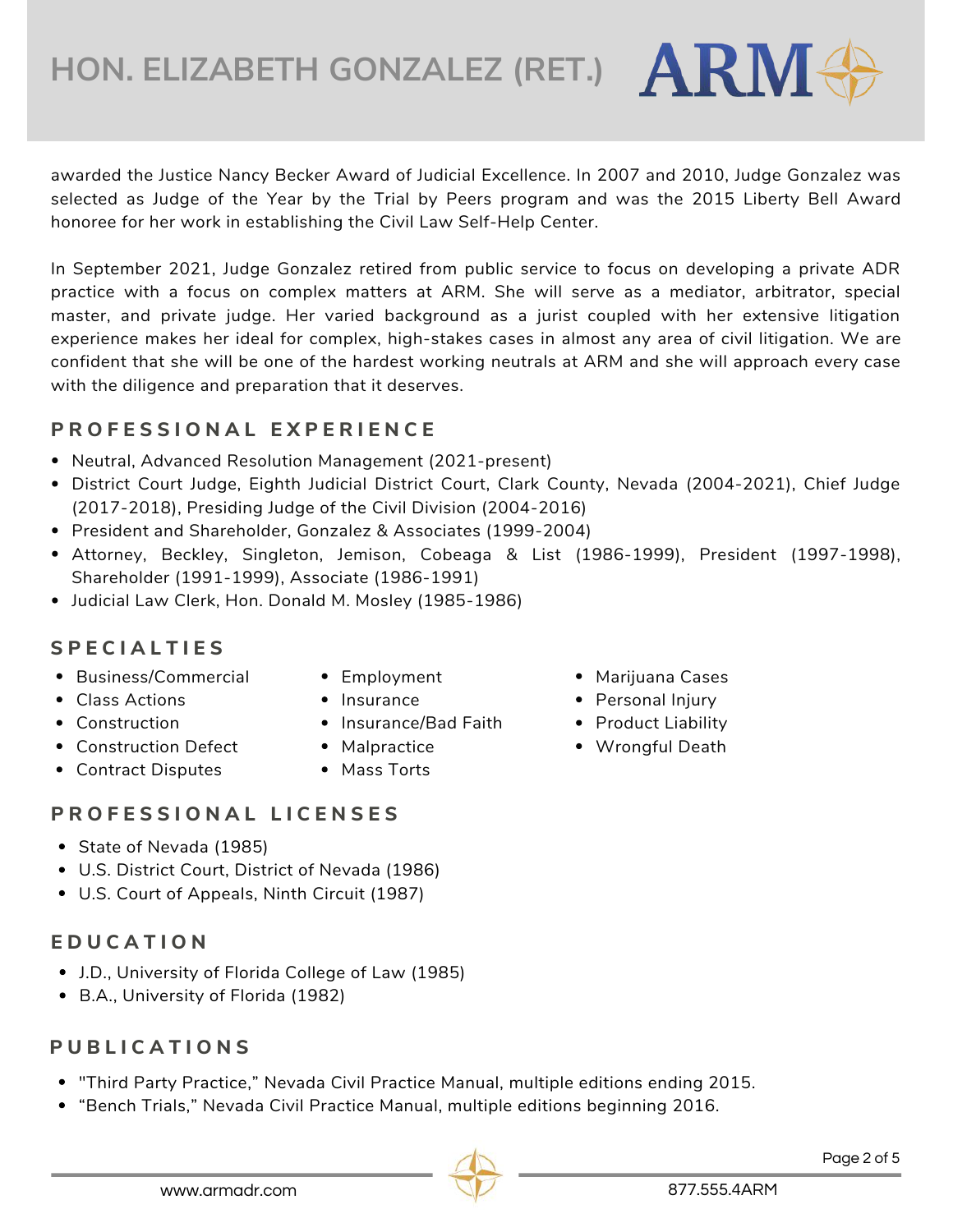#### MEMBERSHIPS & PROFESSIONAL AFFLIATIONS

- Member, State Bar of Nevada
- Member, Clark County Bar Association. Former Board member.
- Member, American College of Business Court Judges. Member of Board of Directors, (2006-2021); Secretary (2006-2013); President elect (2013); and President (2014).
- Member, Nevada District Judges Association. President (2017-2018).
- Master Emeritus, Howard D. McKibben Chapter of the American Inn of Court.
- Member, Judicial Council of State of NV, Judicial Education Funding Committee, (2010-2021).
- Member, Commission to Study the Adjudication of Water Law Cases.
- Former member, Judicial Council of State of Nevada.
- Former Business Court Representative (2011-2013), ABA Business Law Section.
- Former Member, Ethics Commission for the State of Nevada
- Former Member, Supreme Court of Nevada Commission on Jury Improvement.
- Past Member, State Bar of Nevada Functional Equivalency Committee.
- Past Regional Chair, State Bar of Nevada Fee Dispute Committee Las Vegas Panel B.
- Former President, Board of Directors of Clark County Legal Services Program, Inc.
- Former Member, Eighth Judicial District Court Bench Bar Committee on Construction Defect.
- **Past Member, Eighth Judicial District Court Bench Bar Committee on Pro Bono.**
- Past Member, Nevada American Inn of Court, Executive Committee.
- Former Member, Association of Defense Trial Attorneys.

#### **H O N O R S & A W A R D S**

- Liberty Bell Award, Clark County Law Foundation (2015)
- **Justice Nancy Becker Award of Judicial Excellence, Legal Aid Center of Southern Nevada Pro Bono** Project (2012)
- Justice Nancy Becker Pro Bono Award of Judicial Excellence, Clark County Pro Bono Project (2007)
- Judge of the Year, Trial by Peers, Clark County Law Foundation (2007, 2010)
- Small Firm of the Year, State Bar of Nevada Access to Justice Commission (2003)
- Attorney of the Year, State Bar of Nevada Access to Justice Commission (2003)

#### **T E A C H I N G / S E M I N A R S**

- "Evidence in Trial Practice in Nevada" Las Vegas (March 1995)
- "Civil Discovery: The Tough Issues Argued" Las Vegas (August 1995)
- "Construction Defects '96" Las Vegas (November 1996)
- "When Insurance Plays a Role in Your Dispute '97 When the Tail Wags the Dog" (August 1997)
- "Hot Issues in Business Litigation" Reno and Las Vegas (August 1998)
- "Nevada Construction Liens and Construction Defect Claims" Reno (September 1998).
- "Liability Update: All's Not Quiet on the Western Front" Orange County Building Industry Show (November 1999)
- "Advanced Issues in Nevada Construction Defect Litigation" Reno & Las Vegas (Feb 2000)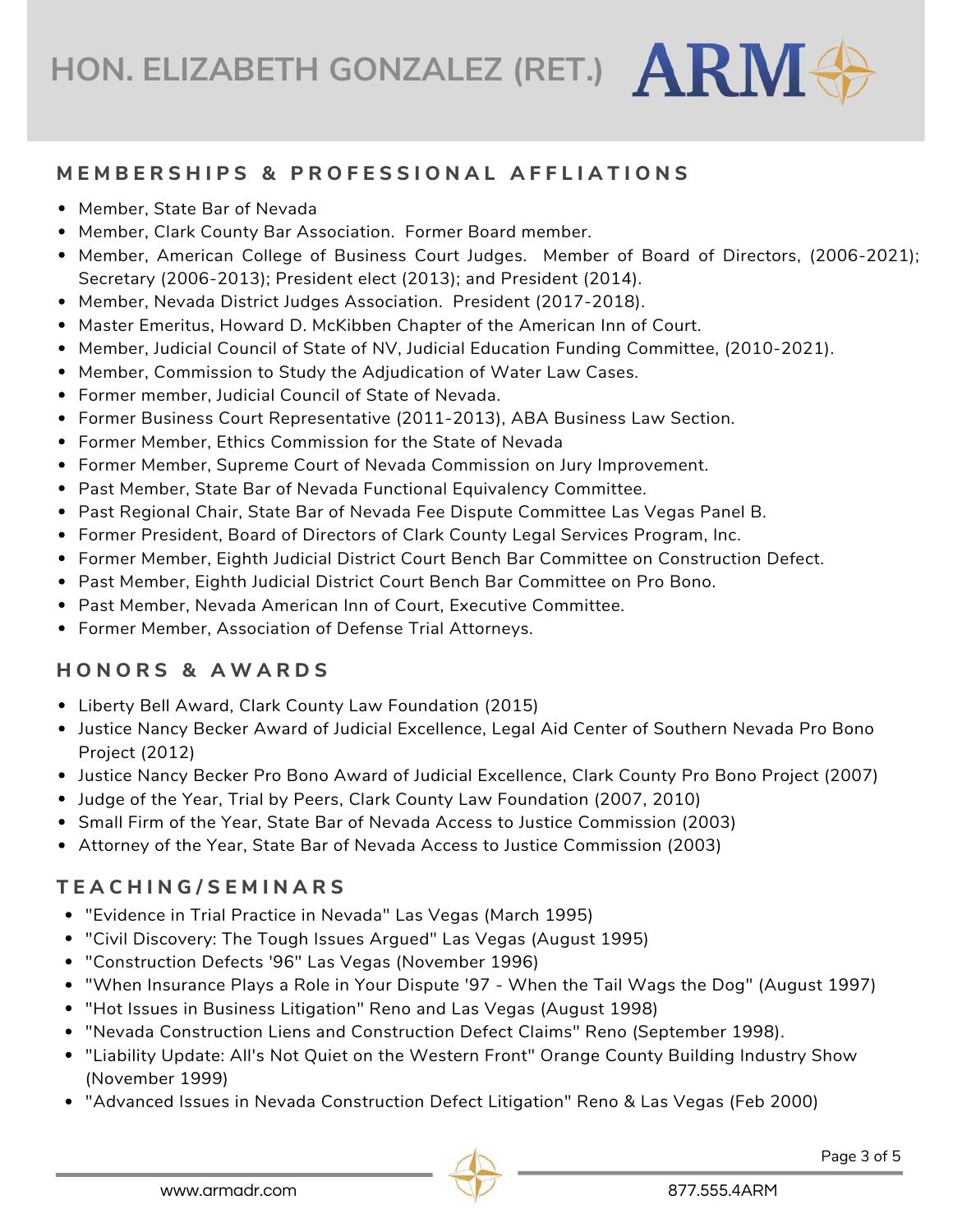#### **T E A C H I N G / S E M I N A R S C O N T .**

- "Staying Out of the Courthouse: Alternative Dispute Resolution Strategies" Pacific Property Consultants Fifth Annual Construction Defects Seminar, Las Vegas (March 2000)
- "Calloway v. City of Reno: Is it the Death of Construction Defect Litigation?" Clark County Bar Association, Las Vegas (May 2000)
- "When Insurance Plays a Role in Your Dispute '02" Las Vegas and Reno (January 2002)
- "Construction Defect" Clark County Bar Association, Las Vegas (July 2002)
- "The Law and Politics of Tort Reform: Local and National Development", Construction Defect Litigation in Nevada, UNLV Center for Democratic Culture, UNLV Boyd School of Law (April 2003)
- "Civil Discovery Update 2004" State Bar of Nevada, Las Vegas (October 2004).
- "Jury Selection: Selecting a Jury that Works for Your Client" Nevada Trial Lawyers Association, Las Vegas (April 2005)
- "Discovery Breakin' It Down" State Bar of Nevada, Las Vegas (August 2006)
- "How to Avoid Attorney Trial Misconduct: A Review of the Recent Nevada Supreme Court Standards" Nevada Trial Lawyers Association, Las Vegas (May 2007)
- "Discovery South" State Bar of Nevada, Las Vegas (December 2008)
- "Practice and Procedure in Business Court" Howard McKibben Chapter, Nevada American Inn of Court, Las Vegas (February 2010)
- State Bar of Nevada Trial Academy, Faculty, Monterey, California (June 2010)
- "Courtroom Etiquette" Nevada Justice Association, Las Vegas (November 2010)
- "2012 Annual Review of Developments in Business and Corporate Litigation Business Courts" American Bar Association Business Law Section, Las Vegas (March 2012)
- "Business Court Judges Speak: How to Litigate a Case in Business Court" American Bar Association Business Law Section, Spring Meeting, Las Vegas (March 2012)
- "Basics of Landlord Tenant Law" Legal Aid Center of S. Nevada, Las Vegas (June 2012)
- "Complex Commercial Business Court Litigation" National Judicial College (March 2013)
- "Tips From the Bench" American Bar Association Business Law Section, Spring Meeting, Washington DC (April 2013)
- State Bar of Nevada Trial Academy, Faculty, South Lake Tahoe (July 2013)
- "Multi-Jurisdiction Case Management Litigation Being Pursued in Multiple Forums" American College of Business Court Judges, Fairfax, Virginia (Sept. 2013)
- "Great Lakes States Complex Commercial Business Court Litigation" Faculty, National Judicial College, Dearborn, Michigan (October 2013)
- "Working in Business Court in the 8th Judicial District Court" UNLV, Las Vegas, (Nov. 2013)
- "Educational Program on Practical Tips for Courtroom Professionalism, Decorum and Procedures" Young Lawyers Sections, State Bar of Nevada, Las Vegas (January 2014)
- "The Court is Open for Business: In-house Counsel & the Judiciary Collaborating for Success" Association of Corporate Counsel, Boston, Massachusetts (October 2015)
- Navigating The New eDiscovery Federal Rules of Civil Procedure, Nevada State Bar, Labor and Employment Law Section, Las Vegas (June 2016)